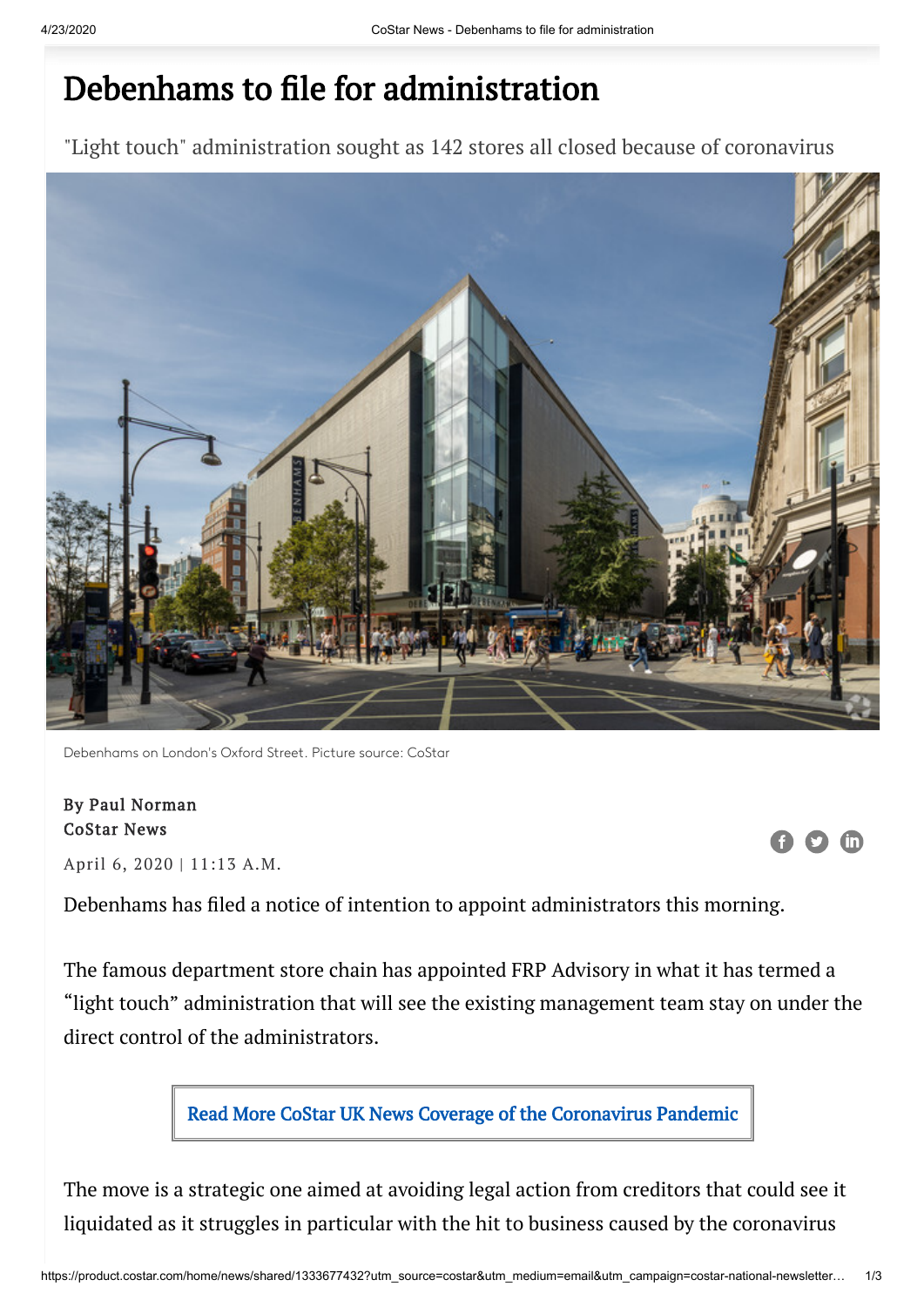pandemic.

It said it is making preparations to resume trading once government restrictions are lifted.

All 142 Debenhams department stores are closed due to the government's coronavirus lockdown, with the majority of its 22,000 employees being paid under the job retention scheme.

Debenhams added in the announcement that payments to suppliers who continue to provide goods and services during the administration will remain unaffected and be paid to terms.

Stefaan Vansteenkiste, CEO of Debenhams, said: "These are unprecedented circumstances and we have taken this step to protect our business, our employees, and other important stakeholders, so that we are in a position to resume trading from our stores when Government restrictions are lifted.

"We are working with a group of highly supportive owners and lenders and anticipate that additional funding will be made available to bridge us through the current crisis period.

"With their support and working with other key stakeholders, including landlords, pension trustees and business partners, we are striving to protect jobs and reopen as many Debenhams stores for trading as we can, as soon as this is possible."

It will be the second time in a year that Debenhams has filed for administration. It has already closed 22 stores this year and plans to shut 28 more in 2021.

Debenhams entered a first pre-pack administration on 9 April 2019 after rejecting a last minute revised takeover offer from Sports Direct boss Mike Ashley. Administrators immediately sold on the group to a newly incorporated company controlled by its lenders including US hedge funds Silver Point and Golden Tree.

The department store giant's 165 stores at the time were confirmed as continuing to trade. The prepack move wiped out shareholder stakes, including the 30% owned by Sports Direct boss Mike Ashley.